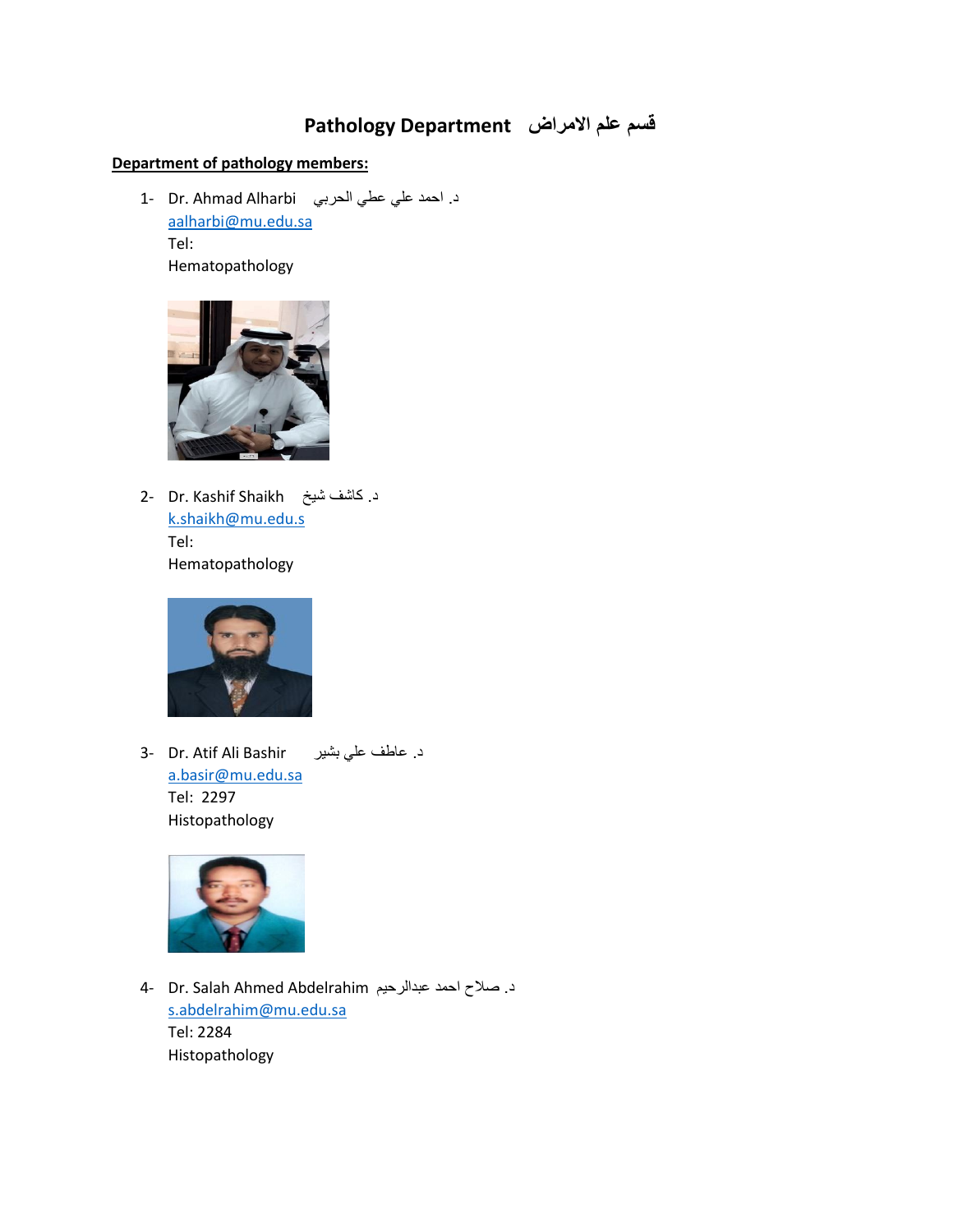

د. سيد يوسف كاظمي 5- Dr. Syed Yousaf Kazmi [s.kazmi@mu.edu.sa](mailto:s.kazmi@mu.edu.sa) Tel: 2287 Microbiology



6- Dr. Ali Faraz Muhammad Sarfraz محمد فيراز علي .د [a.sarfraz@mu.edu.sa](mailto:a.sarfraz@mu.edu.sa) Tel: Microbiology



د. اسامة بن غفار GHAFFAR BIN USAMA DR 7 [u.ghaffar@mu.edu.sa](mailto:u.ghaffar@mu.edu.sa) Tel: Forensic medicine



8- Dr Mohammed Abdul Lateef Junaid جنيد عبداللطيف محمد .د [m.junaid@mu.edu.sa](mailto:m.junaid@mu.edu.sa)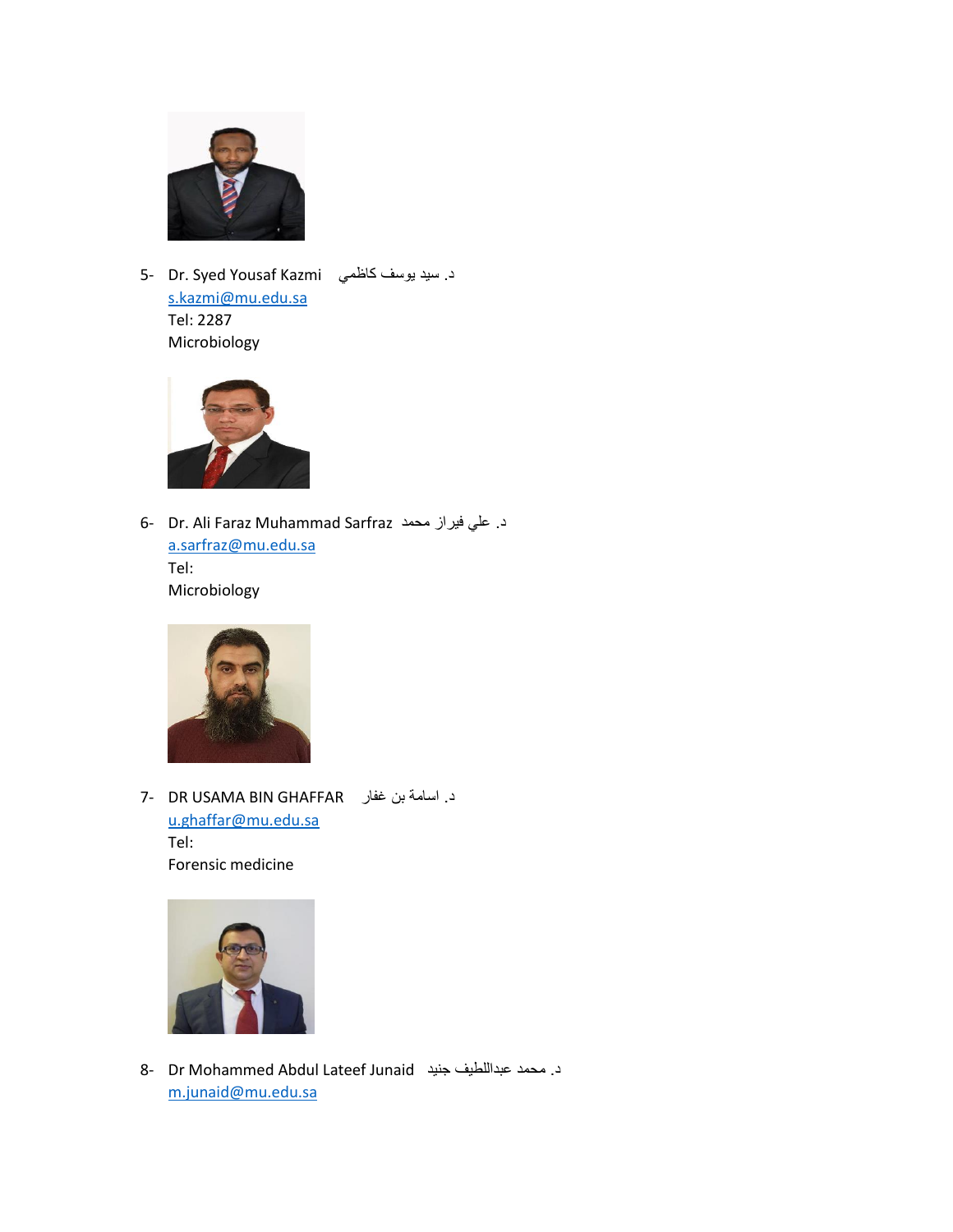## Tel: 2289 Biochemistry



د. خاجة معين الدين سالار 9- Dr. Khaja Mohinuddin Salar [k.mohammed@mu.edu.sa](mailto:k.mohammed@mu.edu.sa) Tel: Biochemistry



د. محمد فسيم VASEEM MOHAMMED DR 10- [Mv.ahmed@mu.edu.sa](mailto:Mv.ahmed@mu.edu.sa) Tel: 2290 Biochemistry



د. نازيه خان khan Nazia Dr 11 [n.sabir@mu.edu.sa](mailto:n.sabir@mu.edu.sa) Tel: 2335 Microbiology

د. سيدة نازيه كلثوم Dr. Syeda Nazia Kulsum [s.kulsum@mu.edu.sa](mailto:s.kulsum@mu.edu.sa)  Tel: 2316 Microbiology